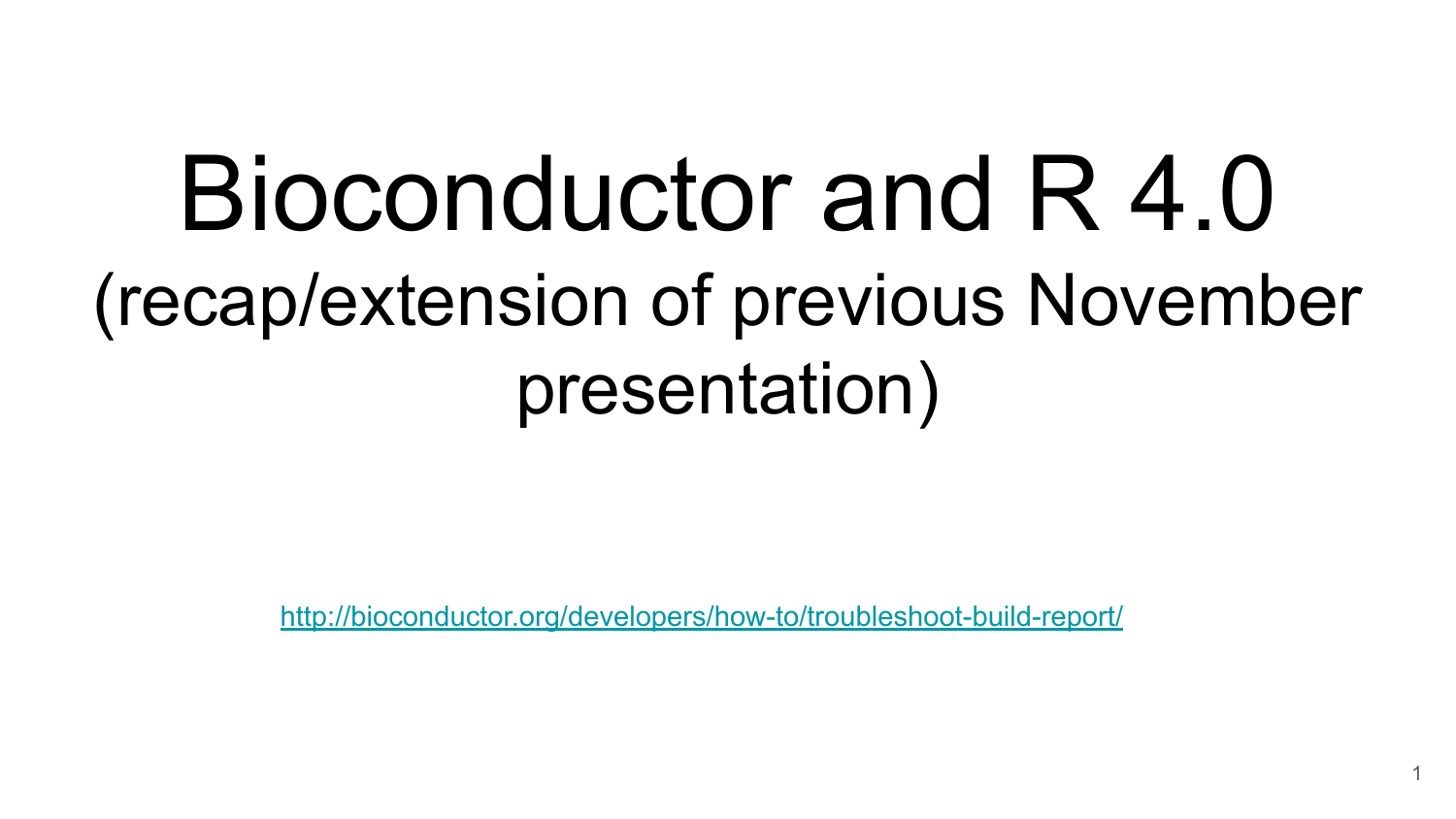## S3 method registration!!

Many packages are currently failing because of undeclared S3 methods in the NAMESPACE. There is some background found on the R developers blog.

**Solution:** Register the S3 method in the package NAMESPACE

S3method(<function>, <dispatch>)

**Examples:**

S3method(plot, TCC) #TCC package

S3method(transform, ProbeSet) #affypdnn package 2011 - 2021 2022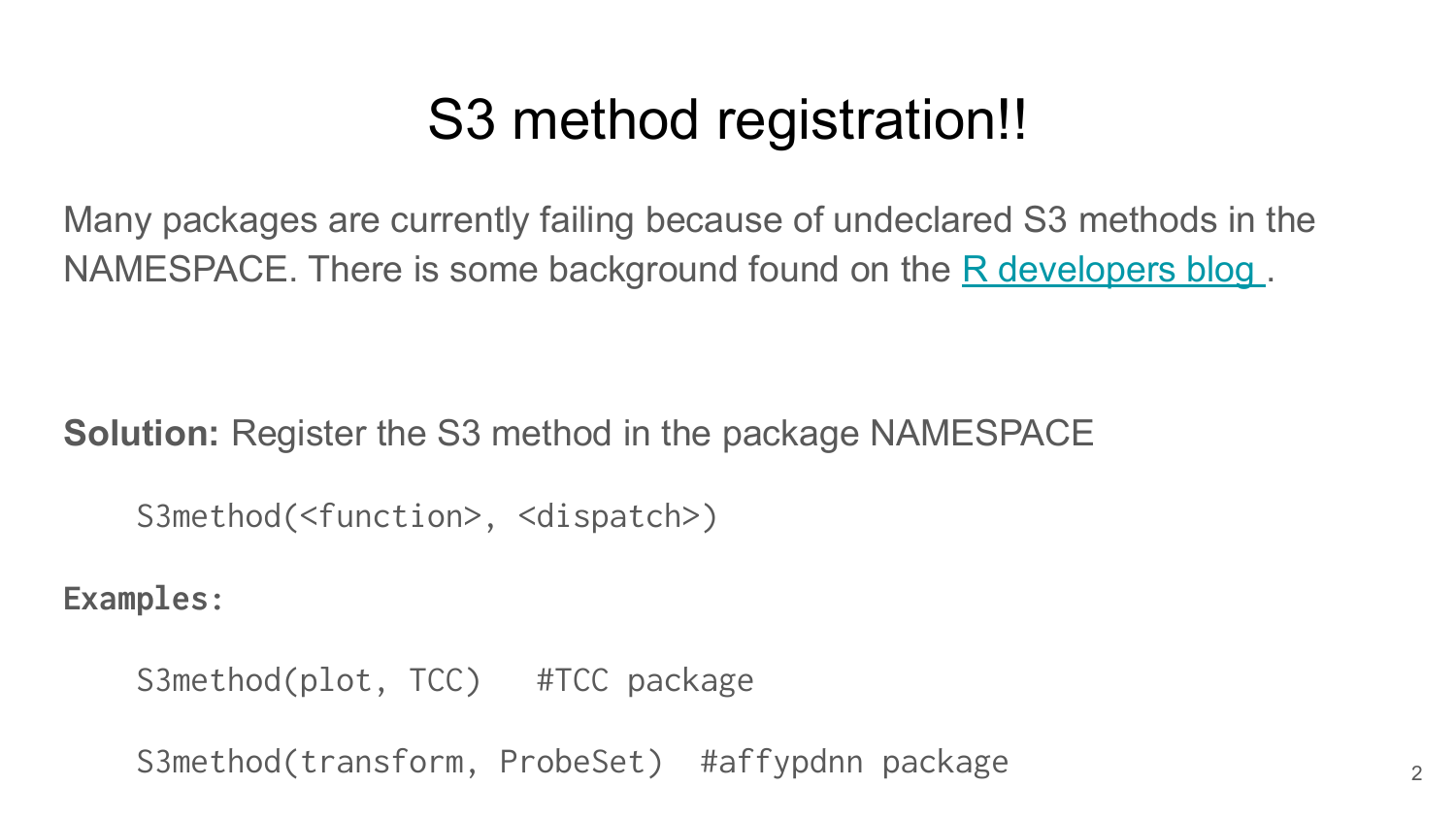# S3 method registration!!

The resulting ERROR seems to take many forms depending on package code. Some of the current ERRORs seen on the build report related to S3 method declaration:

- Cannot coerce class <structure> to a data.frame
- Cannot coerce type 'S4' to vector of type 'double'
- No applicable method for <foo> applied to an object of class <bar>
- 'X' is a list, but does not have components 'x' and 'y'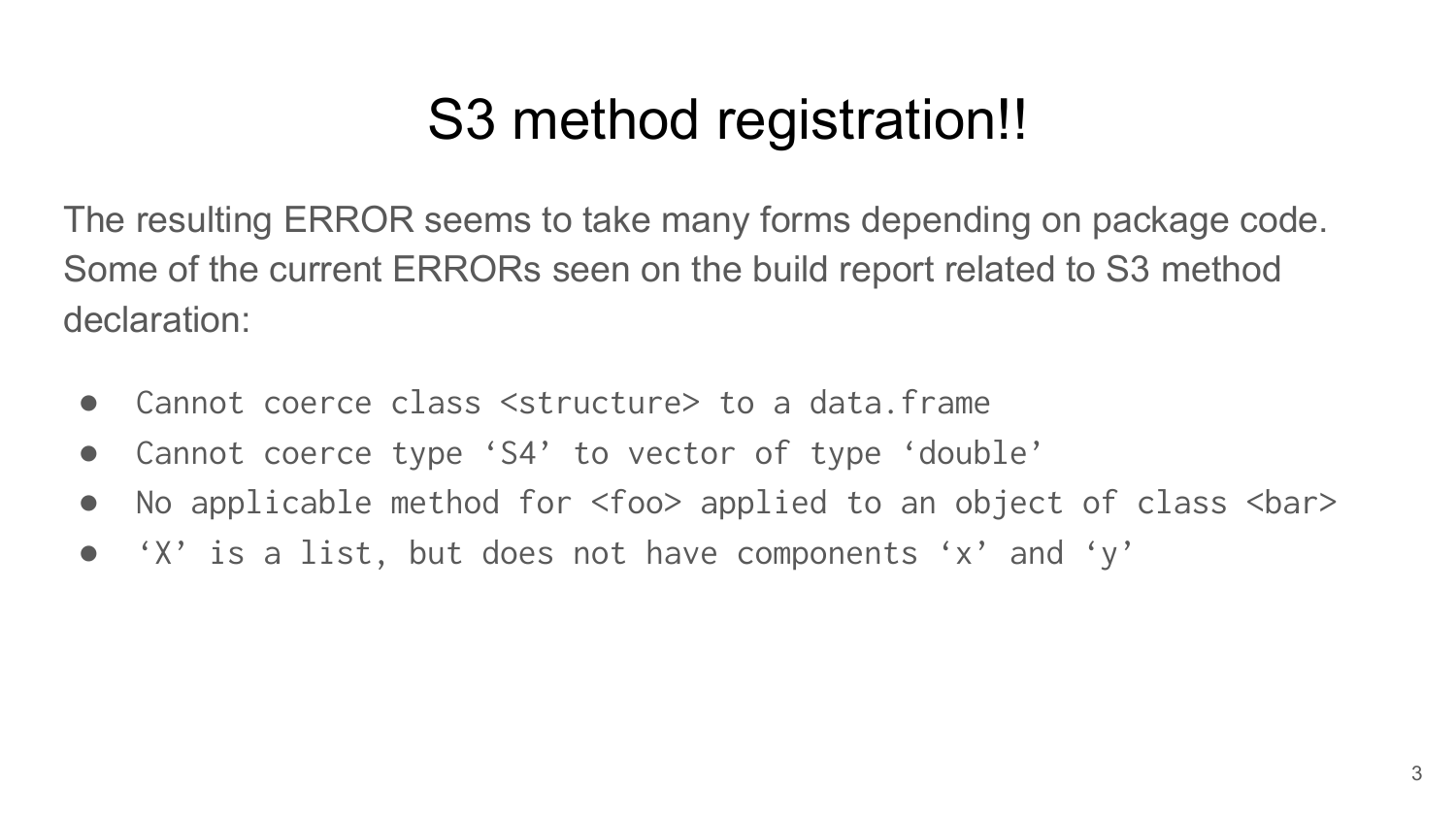# Removed Setting in R CMD config

The source of the ERROR is utilizing settings in package configure script that have been removed or replaced. There is a section of R NEWS "R CMD config no longer knows about the unused settings F77 and FCPIFCPLAGS, nor CXX98 and similar." Executing the configuration script when installing the package fails, and the output contains lot of messages along the lines of the following:

- configure: WARNING: The flags FFLAGS="" do not work
- checking whether the ERROR: no information for variable 'F77'
- configure: WARNING: This value for FFLAGS does not work.

**Solution:** Replace instances of "\${R} CMD config F77" with "\${R} CMD config FC"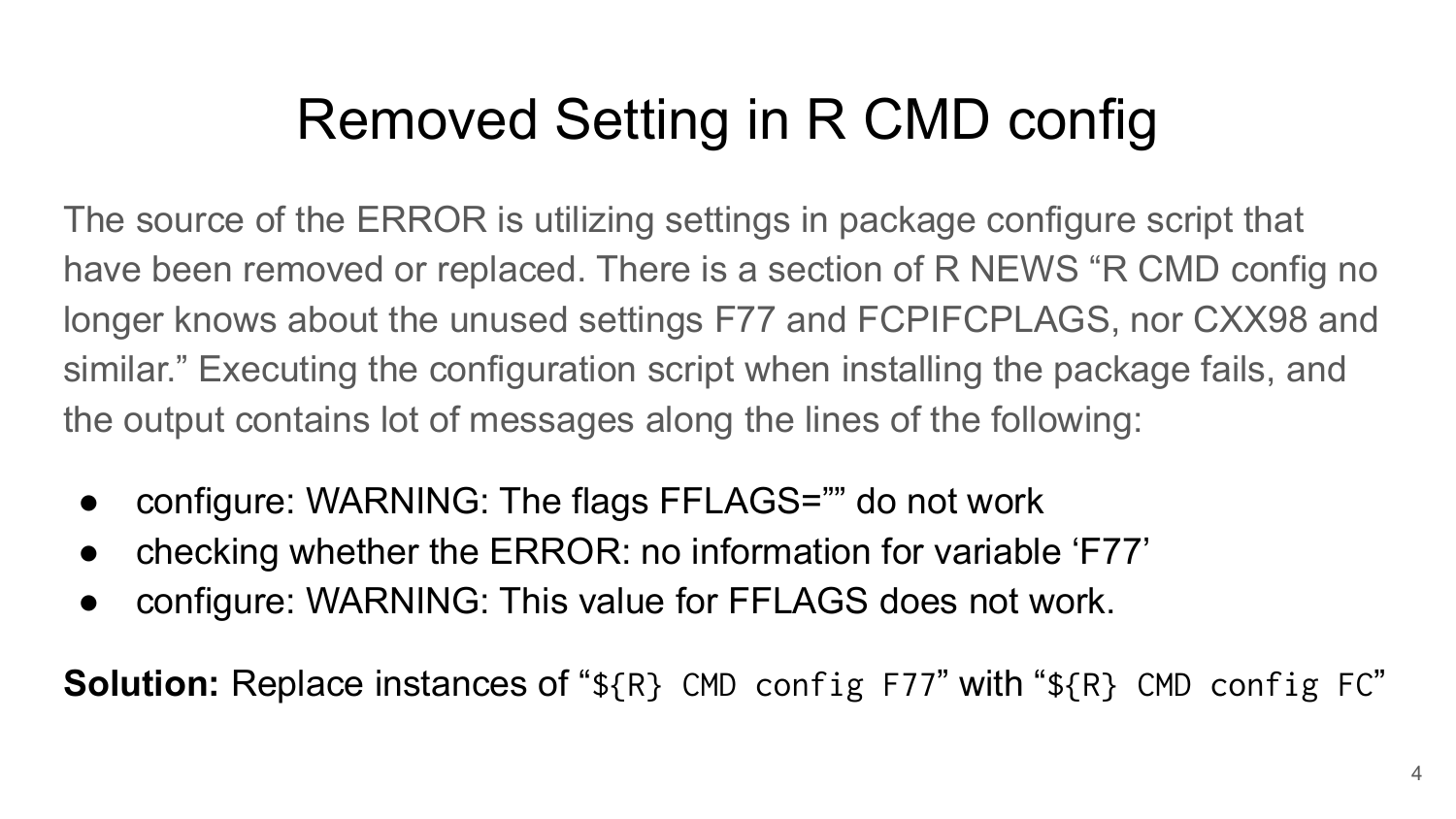# Conditional lengths > 1

R 4.0 current condition has length > 1 will produce a Warning message. Bioconductor build systems treat this as an ERROR in R CMD check

Traditionally if / while statements could act on vectors using the first element as the conditional value. This now produces a warning as seen in this dummy example and documented on [R developer blog](https://developer.r-project.org/Blog/public/2018/10/12/conditions-of-length-greater-than-one/index.html)

```
> if (c(TRUE, FALSE)) {}
NULL<sub>L</sub>
Warning message:
In if (c(TRUE, FALSE)) { :
  the condition has length > 1 and only the first element will be used
```
**Solution:** Generally the solution is to use any() or all() surrounding the vector See also: <https://stat.ethz.ch/pipermail/bioc-devel/2020-January/016081.html> 5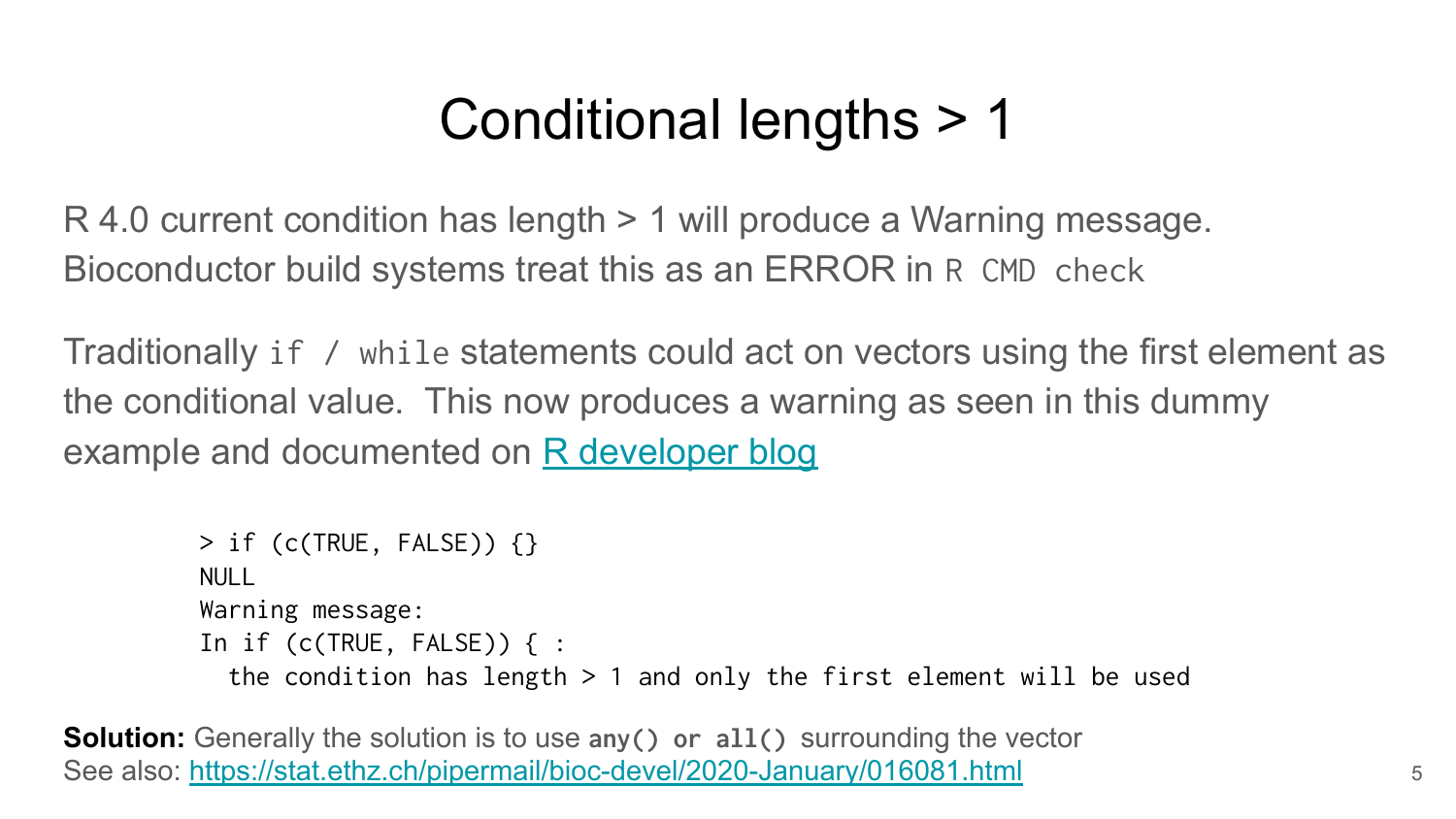# Scalar / Vector Logic

This is not a change in R yet but we have been notified that it is forth coming and have escalated to an ERROR on our daily builders in preparation. This type of ERROR occurs with the misuse of  $\& \&$  and  $\parallel$ . The double  $\& \&$  and  $\parallel$  imply a scalar comparison rather than a vector comparison that the singular  $\&$  and  $\vert$  expect. See the dummy example below:

```
> c(TRUE, TRUE) && TRUE) 
Error in c(TRUE, TRUE) && TRUE :
    'length(x) = 2 > 1' in coercion to 'logical(1)'
```
**Solution:** Most cases are misjudgment and misunderstanding of the use of a scalar comparison from a vector comparison. Changing the double && / || to a singular & / | will generally be sufficient if a vector comparison is intended or having the vector argument use an appropriate any( ) or all( ) surrounding the vector will result in the appropriate scalar comparison. **Note:** If this comparison is in a conditional please see the section above;  $any()$  or all() will most likely be a better alternative. See also: <https://stat.ethz.ch/pipermail/bioc-devel/2020-January/016081.html> <sup>6</sup>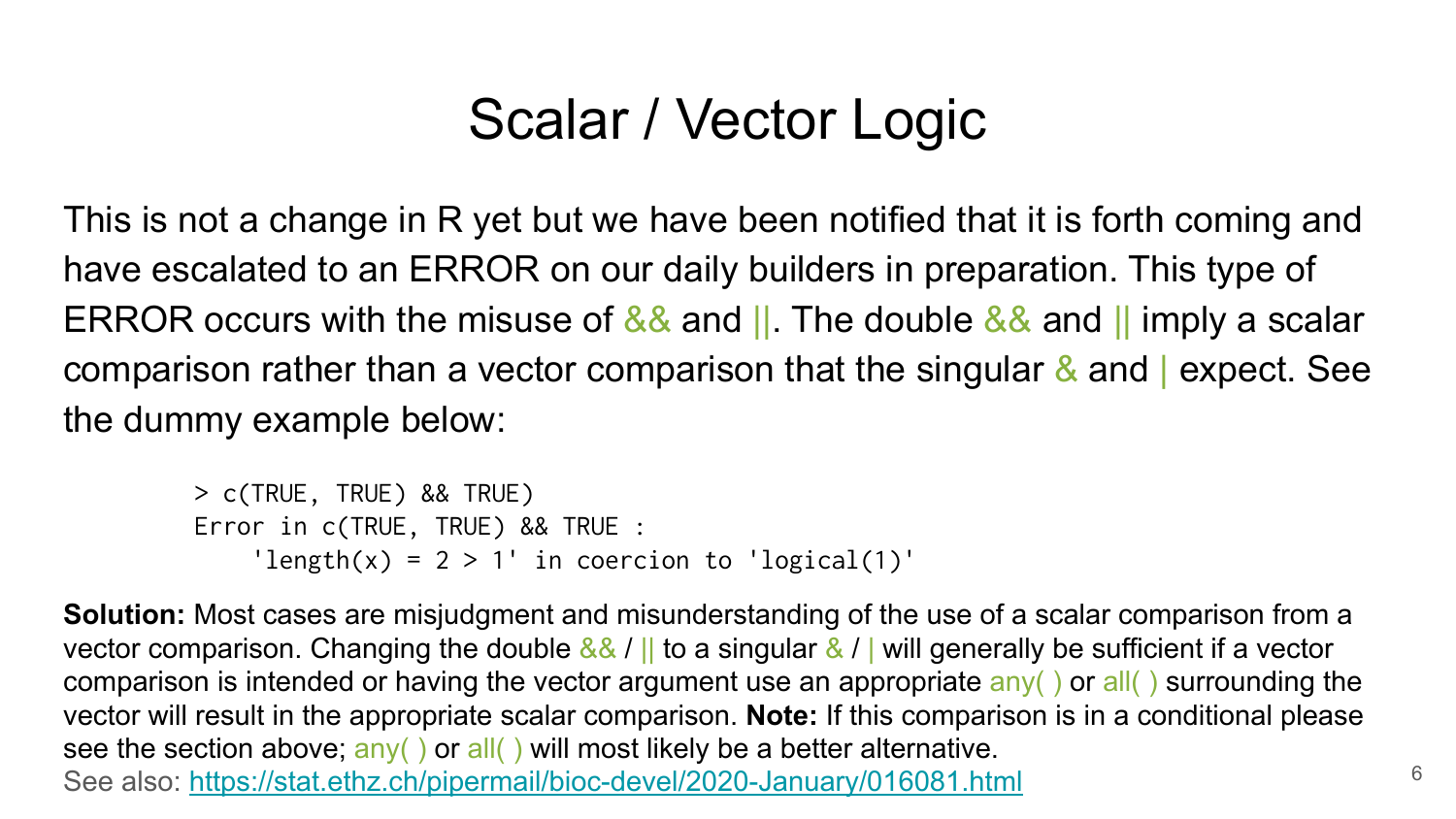### class(  $x$  ) == "foo" vs is( $x$ , "foo")/inherits( $x$ , "foo")

There is a much better discussion and explanation on [R developer blog](https://developer.r-project.org/Blog/public/2019/11/09/when-you-think-class.-think-again/index.html)

The sum up:

class( $x$ ) == "foo" should be avoided. Misleading if classes extend other class

is / inherits safer, cleaner, avoids assumptions

This has been encouraged as part of [Bioconductor coding best practices](https://bioconductor.org/developers/package-guidelines/#rcode)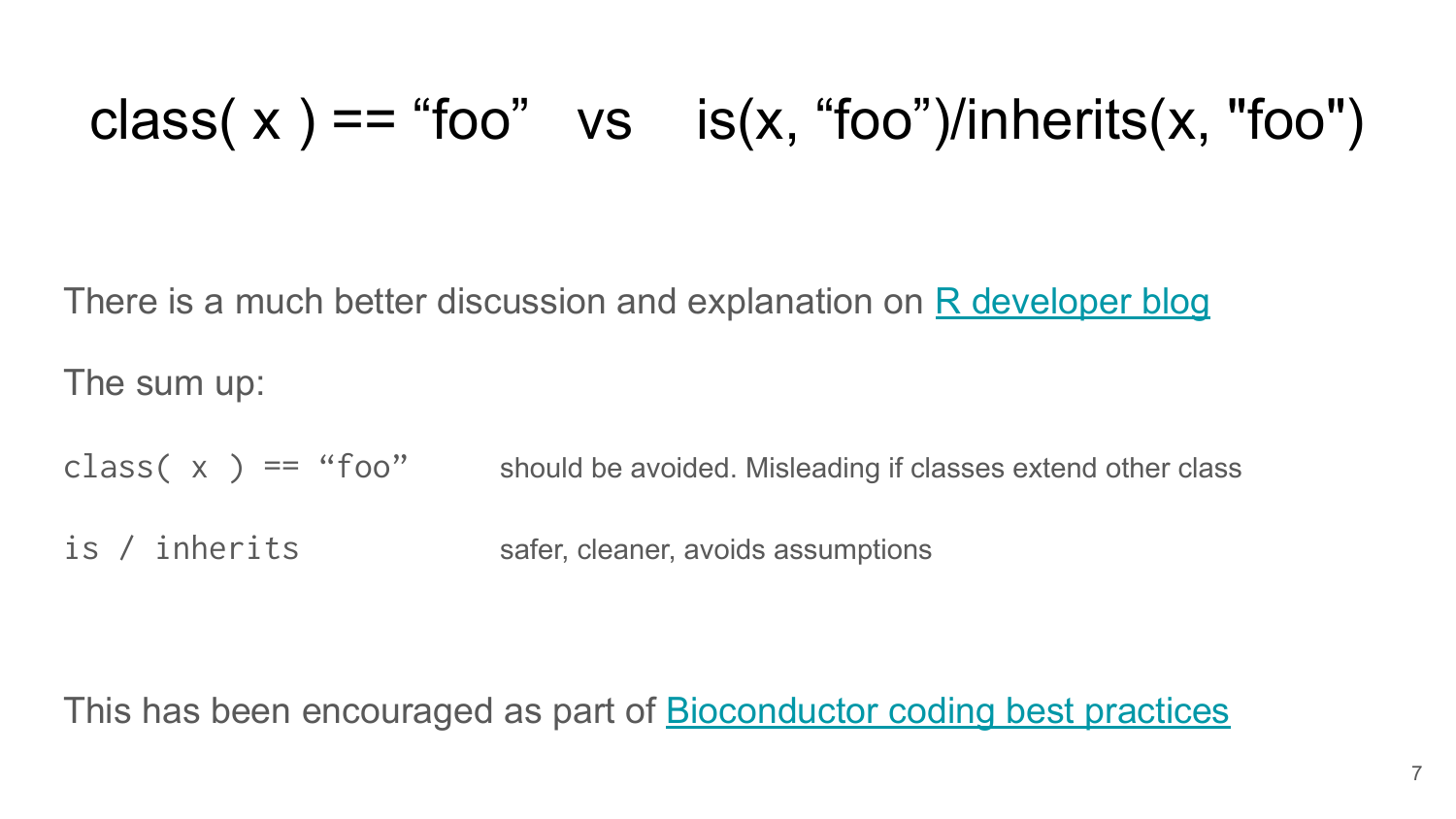### Matrix class now extends array

In R 4.0, the matrix class now extends the array class. There are many ERRORs from this change in addition to the logical changes already addressed.

```
> m = matrix()> class(m)
[1] "matrix" "array" 
> class(m) == "matrix"
[1] TRUE FALSE
> if ( class(m) == "matrix"){}
Error in if (class(m) == "matrix") { : the condition has length > 1
```
**Solution:** Generally the best solution as mentioned on the previous slide would be to use is() or inherits( ): is(m, "matrix) , inherits(m, "matrix")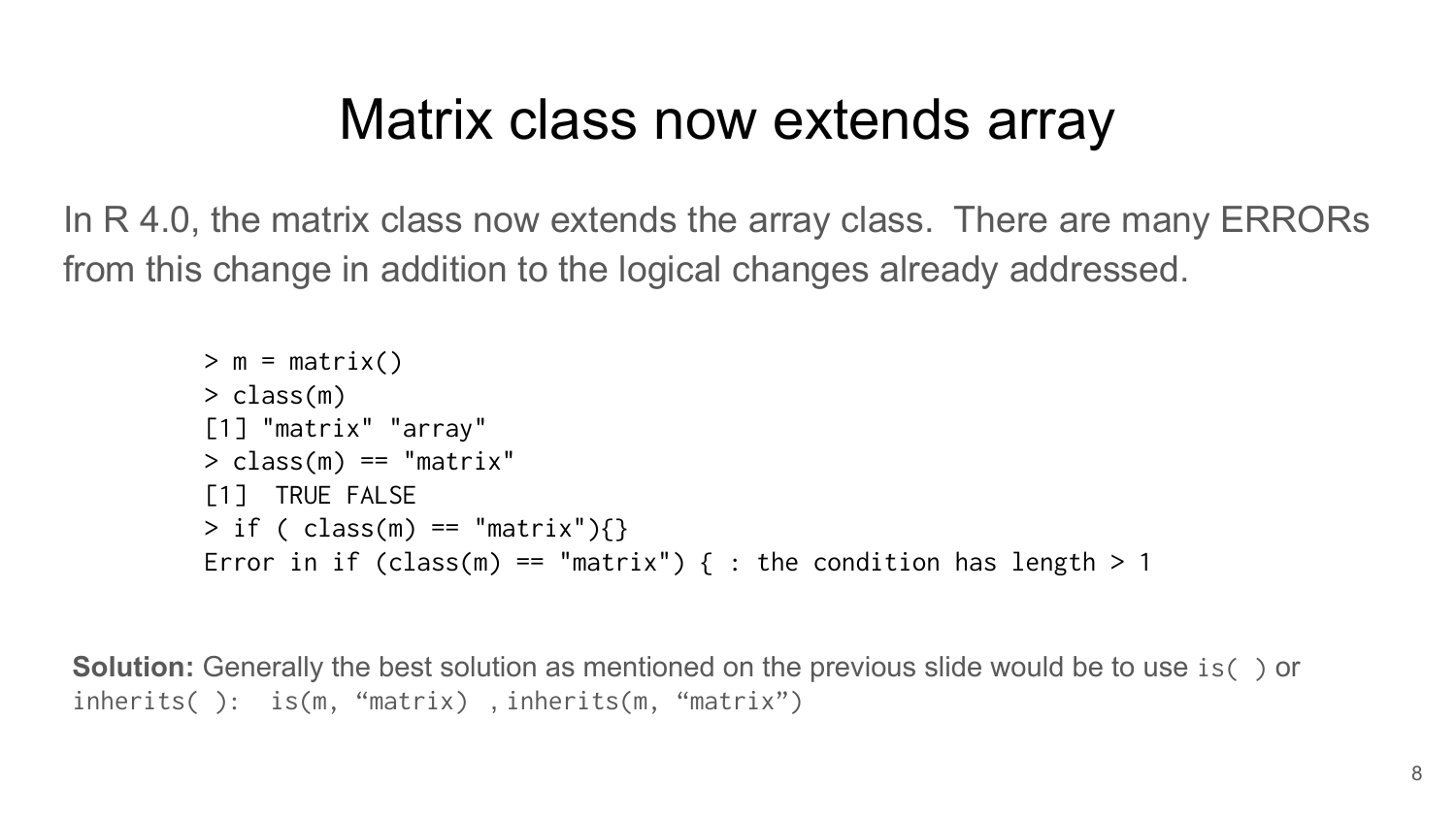### data.frame stringAsFactors

In R 4.0, the default for data.frame argument strings As Factors changed from

TRUE to FALSE. This changes is causing the most breakage in tests where there

are checks for particular factor levels or constructing factor levels.

The ERROR's take many different forms. The simple solution is to change or add the `stringAsFactors=TRUE` to the data.frame call, however maintainers may want to re-evaluate code for potential restructuring or ease of use.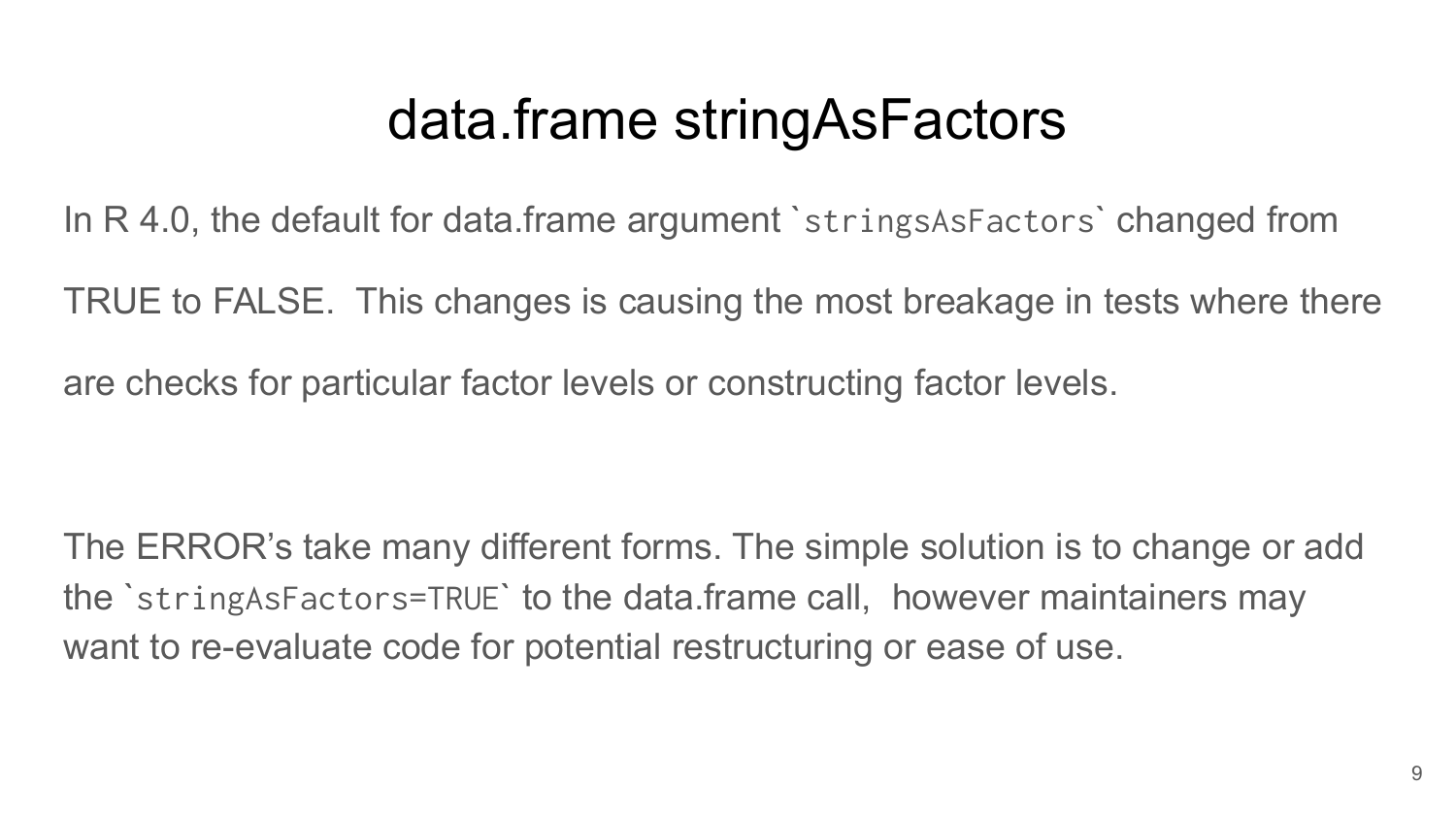# stats smoothEnds( )

A recent change to the stats::smoothEnds( ), now returns an integer vector when the input is an integer vector. Previously it could return a numeric vector.

```
Example R 3.6.3:
> class(smoothEnds(c(401:403)))
[1] "integer"
> class(smoothEnds(c(401:403, 555L)))
[1] "numeric"
```

```
Example R 4.0.0:
> class(smoothEnds(c(401:403)))
[1] "integer"
> class(smoothEnds(c(401:403, 555L)))
[1] "integer"
```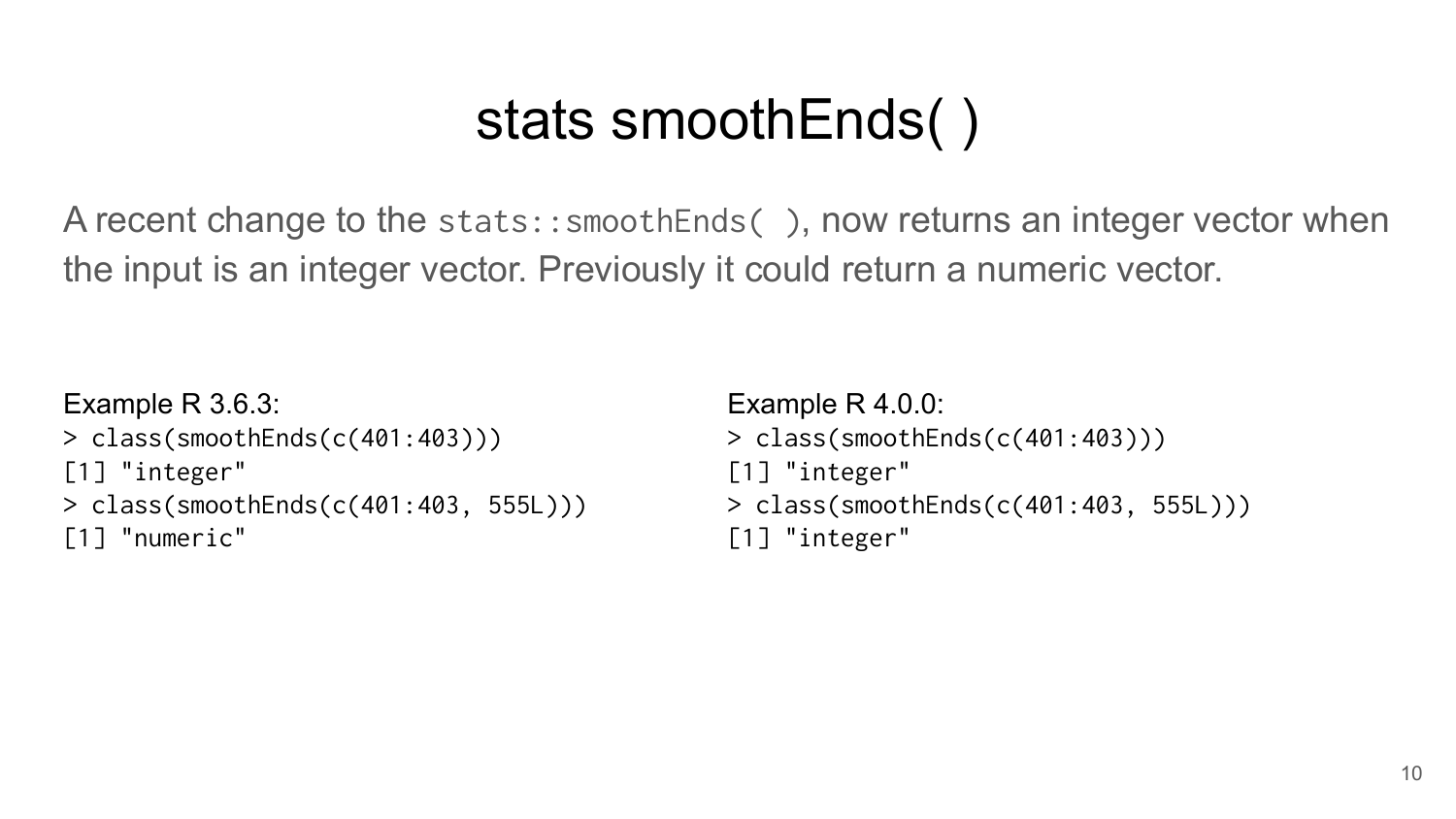# grid( ) changes

#### I don't have much information on this. We were only made aware

I am about to commit some internal changes to 'grid' units (for, in some cases, 100x speed-up of unit operations).

 A number of packages have already been fixed to work with these changes, but, according to my testing, the following CRAN packages will still fail R CMD check.

Some of those are cascades ('armada', 'countToFPKM', and 'wilson' from 'ComplexHeatmap' - see below - and 'fingertipscharts' from 'lemon' and

'xpose' is actually a 'ggforce' problem), but all of the other package authors have been notified and several are already working on fixes.

The most serious of those is 'ComplexHeatmap' because it causes multiple follow-on failures, the CRAN ones above and others on BioConductor:

Again, the main package authors have been notified and the ''ComplexHeatmap' author is working on an update.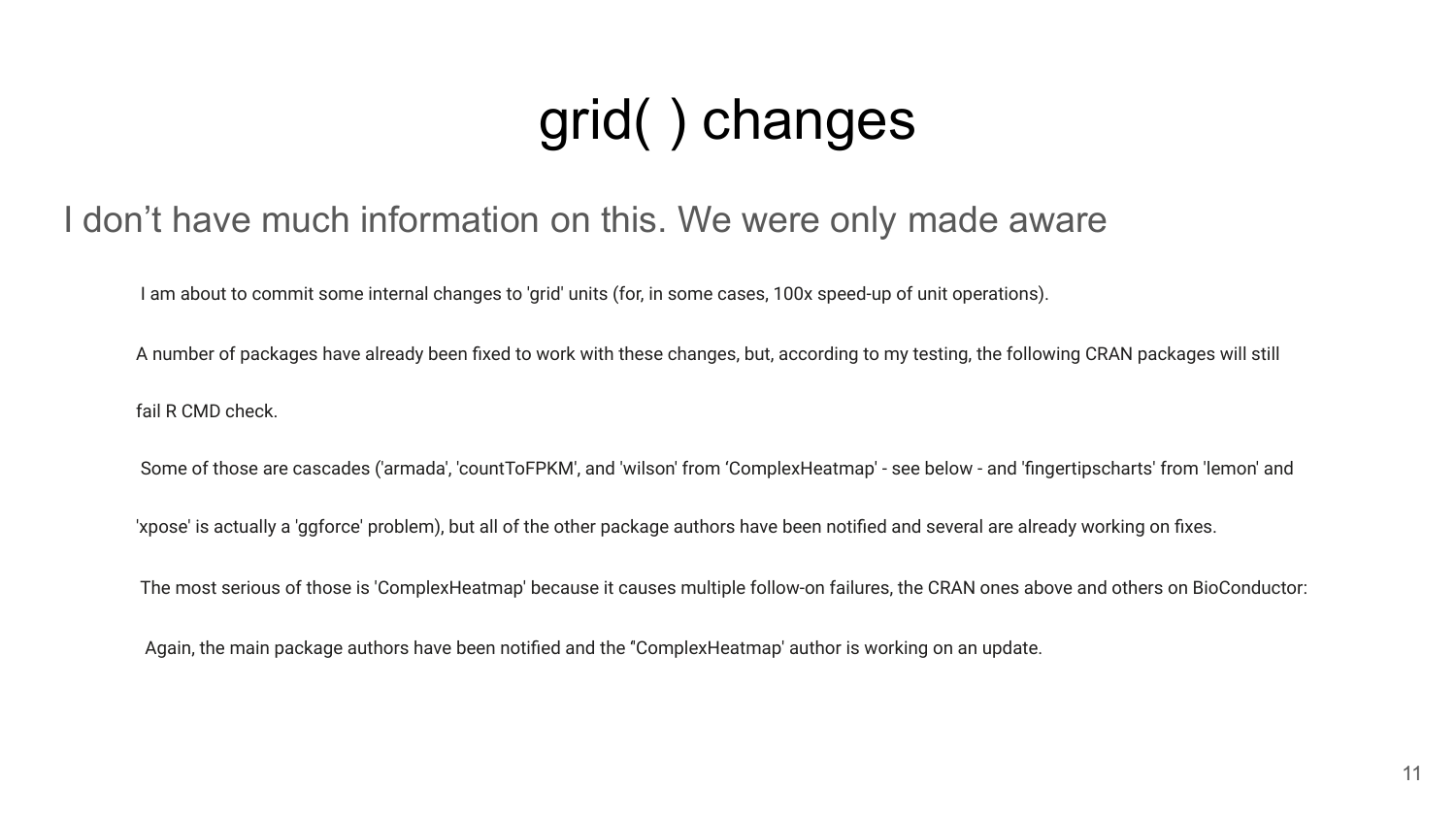### plot generic moved package location

plot( ) generic from graphics to base

This can cause a variety of ERROR's from packages loading the plot function in their NAMESPACE

Error in getGeneric(f, TRUE, envir, package) :

no generic function found for 'plot'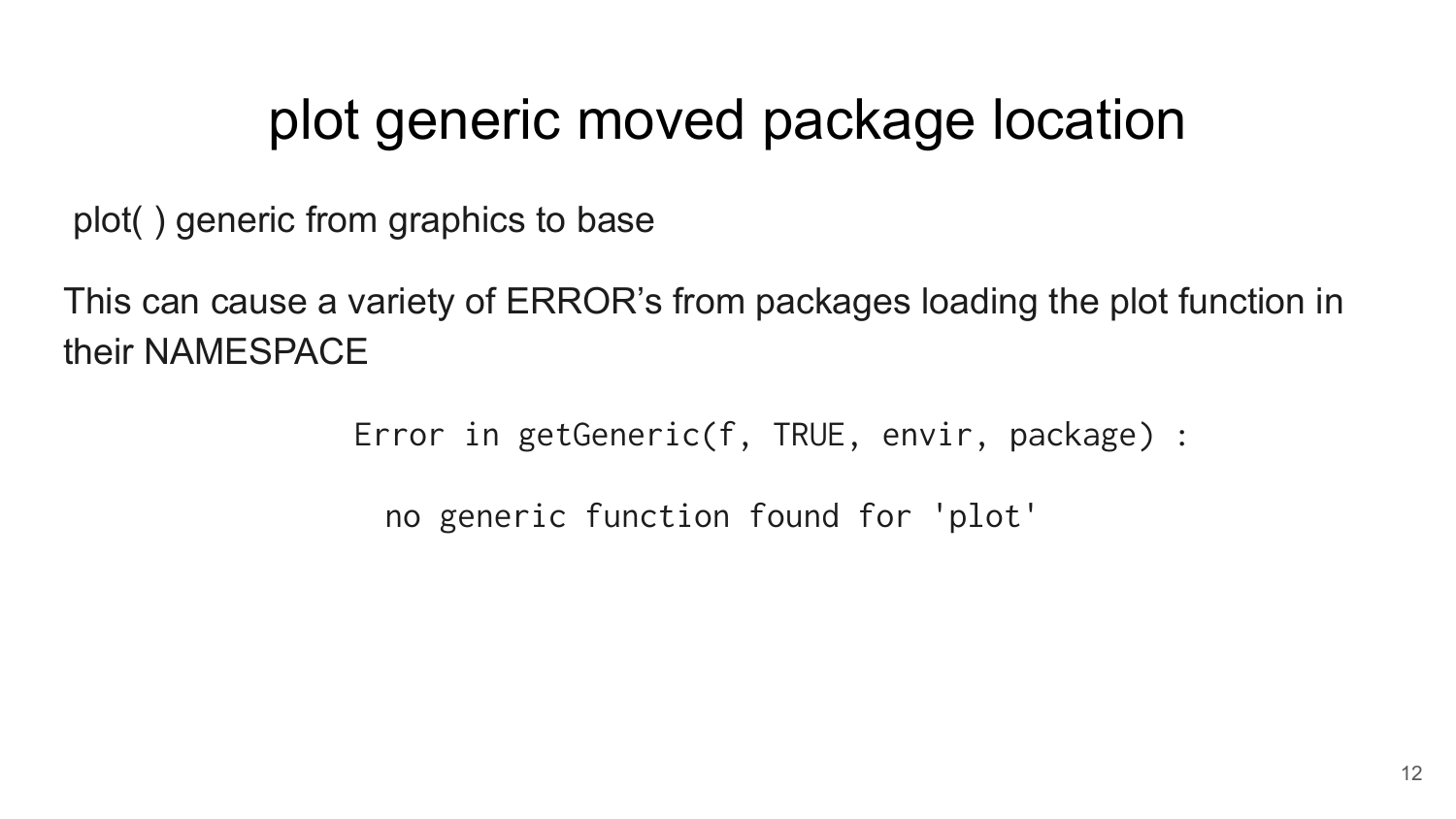### plot generic moved package location

#### But has also appeared (similar to S3 method declaration ERROR):

Error in as.double( $y$ ) :

cannot coerce type 'S4' to vector of type 'double'

Explanation:

 "The namespace controls the search strategy for variables used by functions in the package. If not found locally, R searches the package namespace first, then the imports, then the base namespace and then the normal search path." as per [https://cran.r-project.org/doc/manuals/r-devel/R-exts.html#Package-namespaces\):](https://cran.r-project.org/doc/manuals/r-devel/R-exts.html#Package-namespaces):)

 CRAN and Bioconductor had a few packages that "worked" because the right plot() was found in the normal search path, but now fail because it's calling the one in base instead.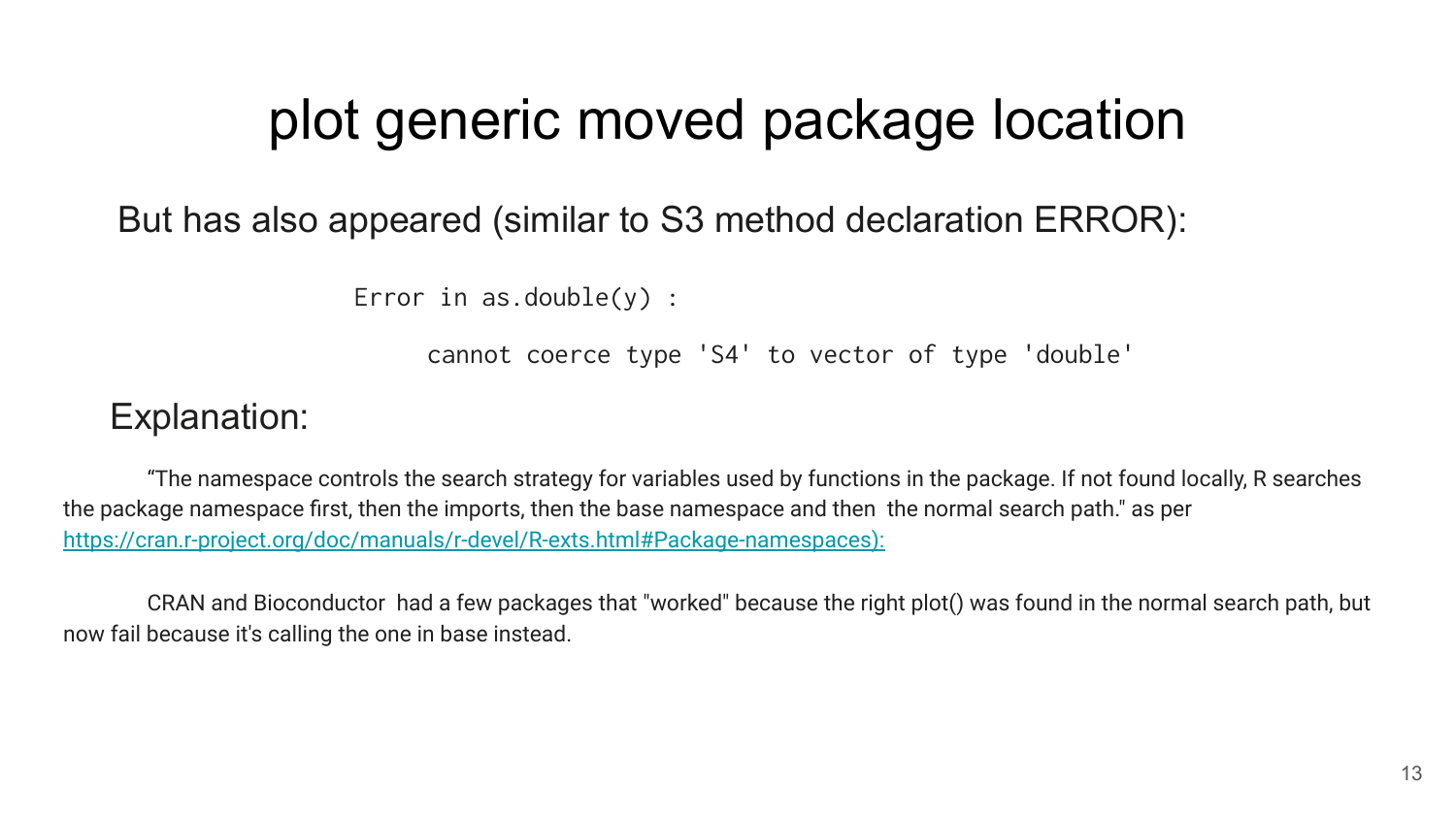# Partial Argument Matching

There is now a more strict check on argument matching with regards to partial argument matching.

setGeneric("mycoolfunction", function(object, **breaks**)

standardGeneric("mycoolfunction")

setMethod("mycoolfunction",

signature=c(object="GRanges", **break**="GRanges"),

 $<$ code>)</code>

Partial argument matching when invoking functions should be avoided too!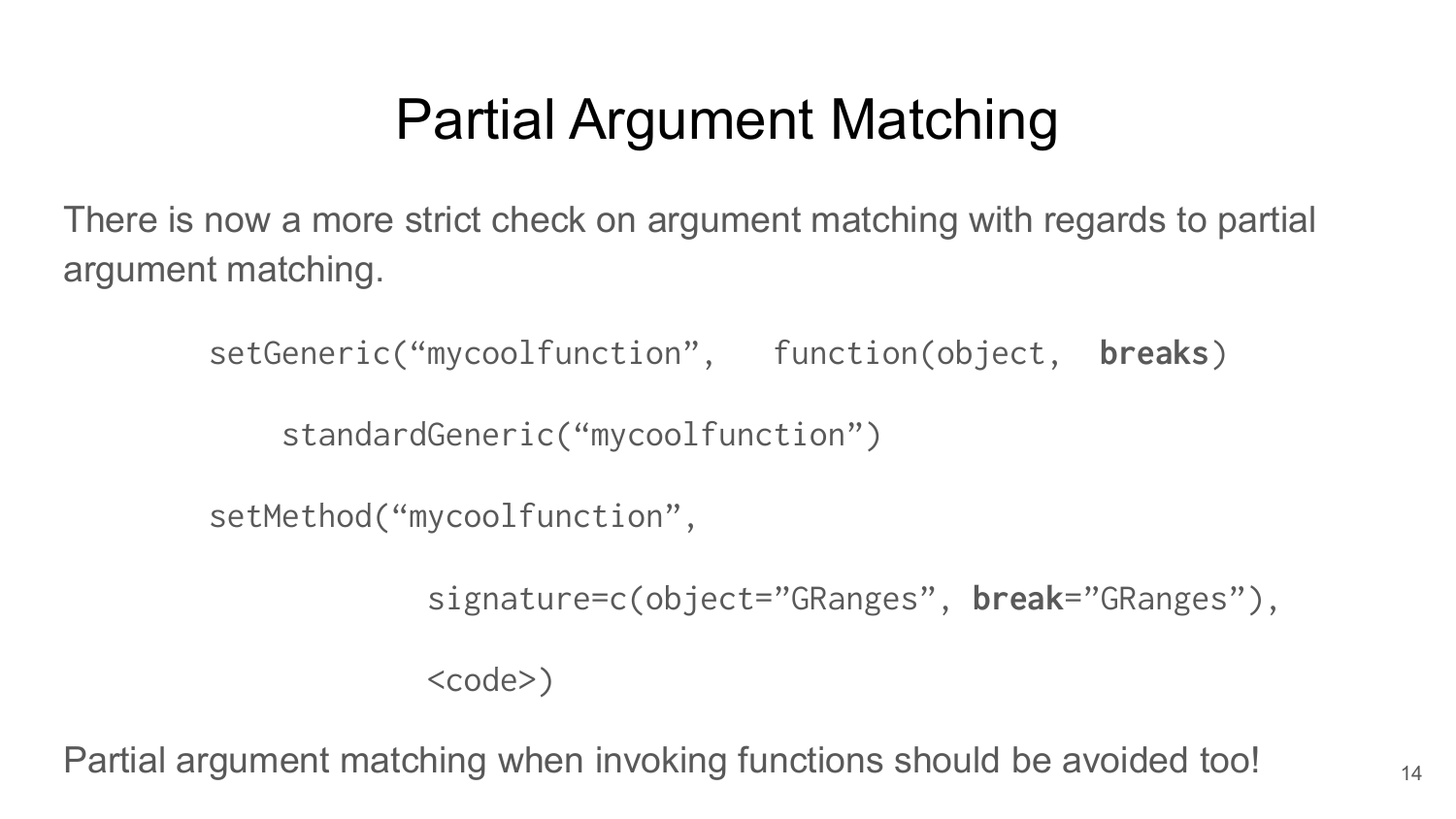# Package inputenc ERROR: Invalid UTF8

This ERROR started to appear on tokay2 (windows) in Spring 2020. We are not sure the exact source of the ERROR (change in MiKTek, Change in R, other?) but the solution is simple:

Please place \usepackage[utf8]{inputenc} in the beginning of your Sweave vignette right after the \document class line.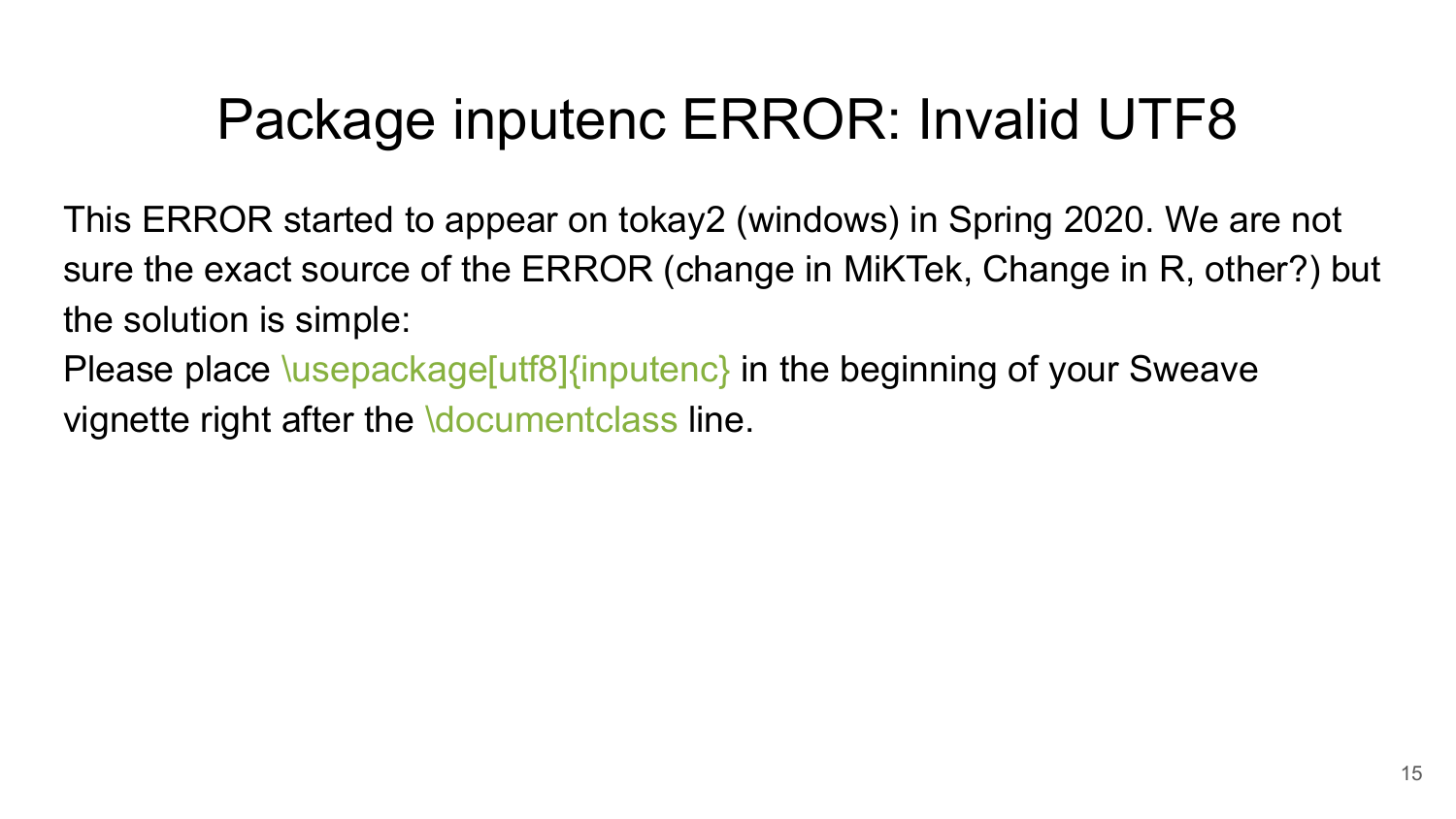# Package Dependency Issues

- CRAN binaries for 4.0 are not available yet. As binaries become available for mac and windows they will be added to the daily builder automatically. Out of our hands and we will not take extraordinary efforts to find work arounds. When they are available - they will be added.
- Packages have been removed from CRAN. If this occurs Bioconductor packages must alter their package to not utilize the code. We will only support dependencies actively maintained on CRAN or Bioconductor.
- Packages have been removed from Bioconductor. We try to be more aware of orphaned packages and packages that remain broken for extended periods of time. Package deprecation and removal occurs and packages will have to alter to not utilize code from these packages or could potential offer to take over maintenance of broken packages but that would require original maintainers permission. ( SNPchip, GenomeGraphs, …[List of Deprecated Package 3.10](https://support.bioconductor.org/p/125352/) )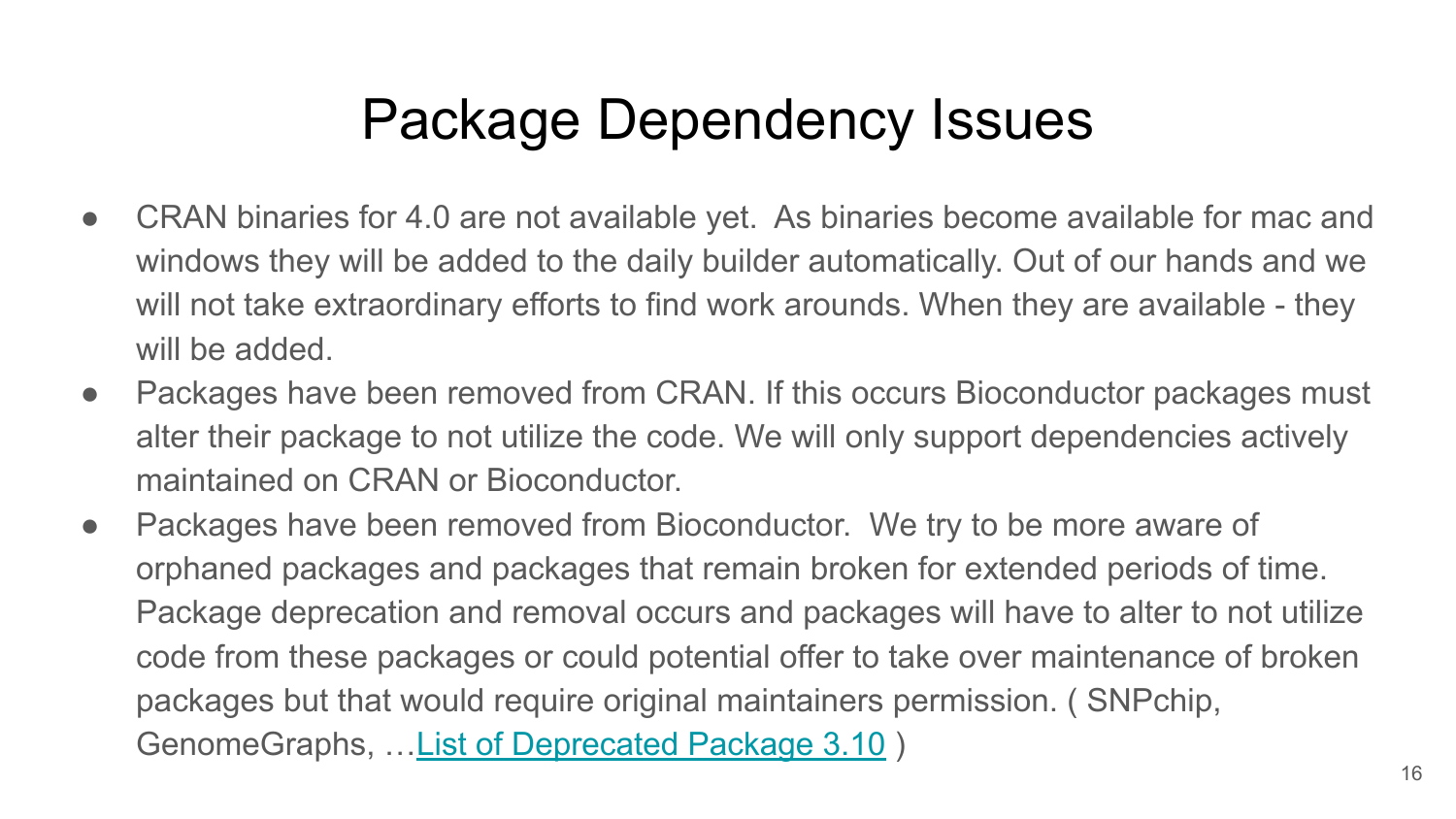### Deprecated Functions

Most ERROR have a message indicating what function should be used instead

● RangedData

Error : RangedData objects are defunct. Please migrate your code to use GRanges or GRangesList objects instead. See IMPORTANT NOTE in ?RangedData

#### ● Normalize

Error: processing vignette 'using\_schex.Rmd' failed with diagnostics: 'normalize' is defunct. Use ''normalize,SingleCellExperiment-method' is defunct. Use 'logNormCounts' instead' instead.

● calculateQCMetrics

Error: processing vignette 'MAST-interoperability.Rmd' failed with diagnostics: 'calculateQCMetrics' is defunct. Use 'perCellQCMetrics' is definite.<br>Use 'perCellQCMetrics' instead.